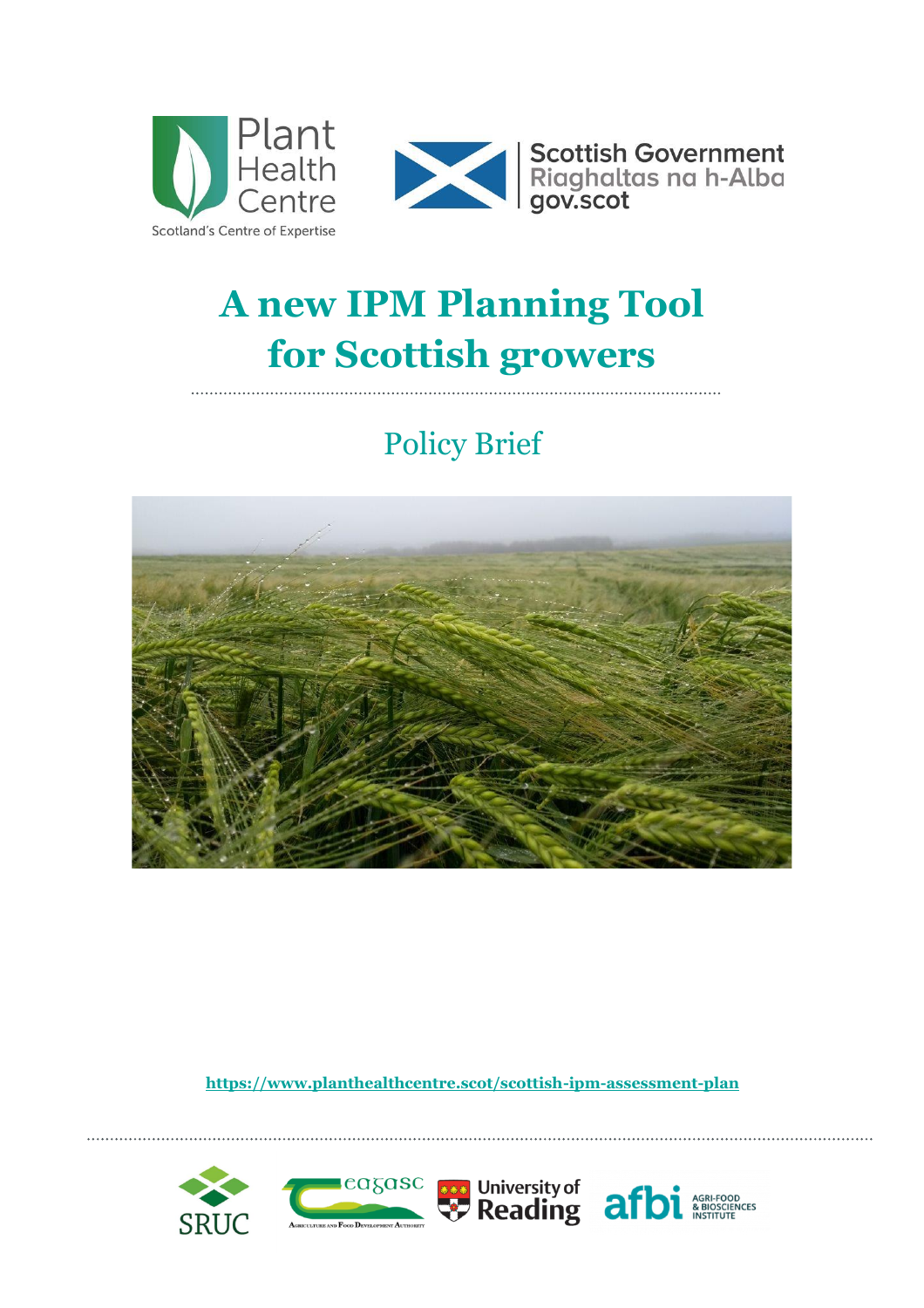### Scottish IPM Assessment Plan

#### *Purpose*

To protect arable crops from yield and quality losses from pests (invertebrate pests, weeds and diseases) in Scotland where there is a heavy reliance on pesticides. Integrated pest management (IPM) is a holistic approach to pest management that maximises profitability and minimises negative impacts on the environment. IPM aims to reduce reliance on pesticides and, therefore, promoting IPM is identified as a key action in support of a National Action Plan.

Given the diverse range of pests that threaten arable crops in Scotland, and the equally broad range of control measures that can be potentially used, the challenge for us was how to compare such different approaches and develop a common measure against which changes could be judged. A previous IPM plan was developed in 2016 and hosted on the Scottish Governments website. It served to introduce growers to the concepts of IPM and allowed them to list the measures they employed but lacked quantitative metrics and so had limited value in driving or demonstrating improvements as only simple metrics, such as number of growers completing the plan, could be collected.

To drive improvements and develop a new metric, we surveyed farmers across the UK and Ireland in a project funded outwith the Plant Health Centre, to identify factors associated with good practices and explore any barriers to IPM uptake. Through surveys and workshops, researchers created a way of measuring IPM adoption and identified what motivates high scoring farmers and the practices they have in common. This has opened-up opportunities for the further adoption of IPM practices and helped us tailor our knowledge exchange activities to the methods we know have most impact.

#### *Results*

We used the responses from the UK/Ireland surveys and workshops to develop a scoring system and to test IPM uptake. From this, a new IPM planning tool was developed to replace the existing IPM plan and, in doing so, we took the opportunity to move it to the Plant Health Centre website, with the Plant Health Centre funding the move. As well as enabling annual reporting on metrics, this will allow us to tailor knowledge exchange on IPM to the methods we know will have most impact. For example, in the initial survey we found those best adopters preferred to receive IPM advice from the more impartial sources such as independent agronomists, crop walks/open days and discussion groups. In the future, we will use the IPM plan to further develop knowledge exchange strategies. It could also be used by government schemes or other initiatives to promote IPM adoption, which recognise the importance of farmers actively engaging with IPM experts.

#### *Benefits*

We fully expect the new IPM plan to encourage growers to increase their uptake of IPM practices, bringing greater resilience in crop and farming systems to pests, and leading to more stable yields and prices. The reduced risk from pests, in turn, will lead to reduced impact from pesticides and other agronomic practices on the environment, supporting safer and more sustainable food production systems.

Completion of an IPM plan is a requirement of UK crop quality assurance schemes such as Scottish Quality Crops and Red Tractor, and completion of the new plan will be a requirement from Winter 2020/21. The IPM metric can be applied annually, which will allow us to monitor changes in practice, and evaluate the success of our IPM research and knowledge exchange efforts.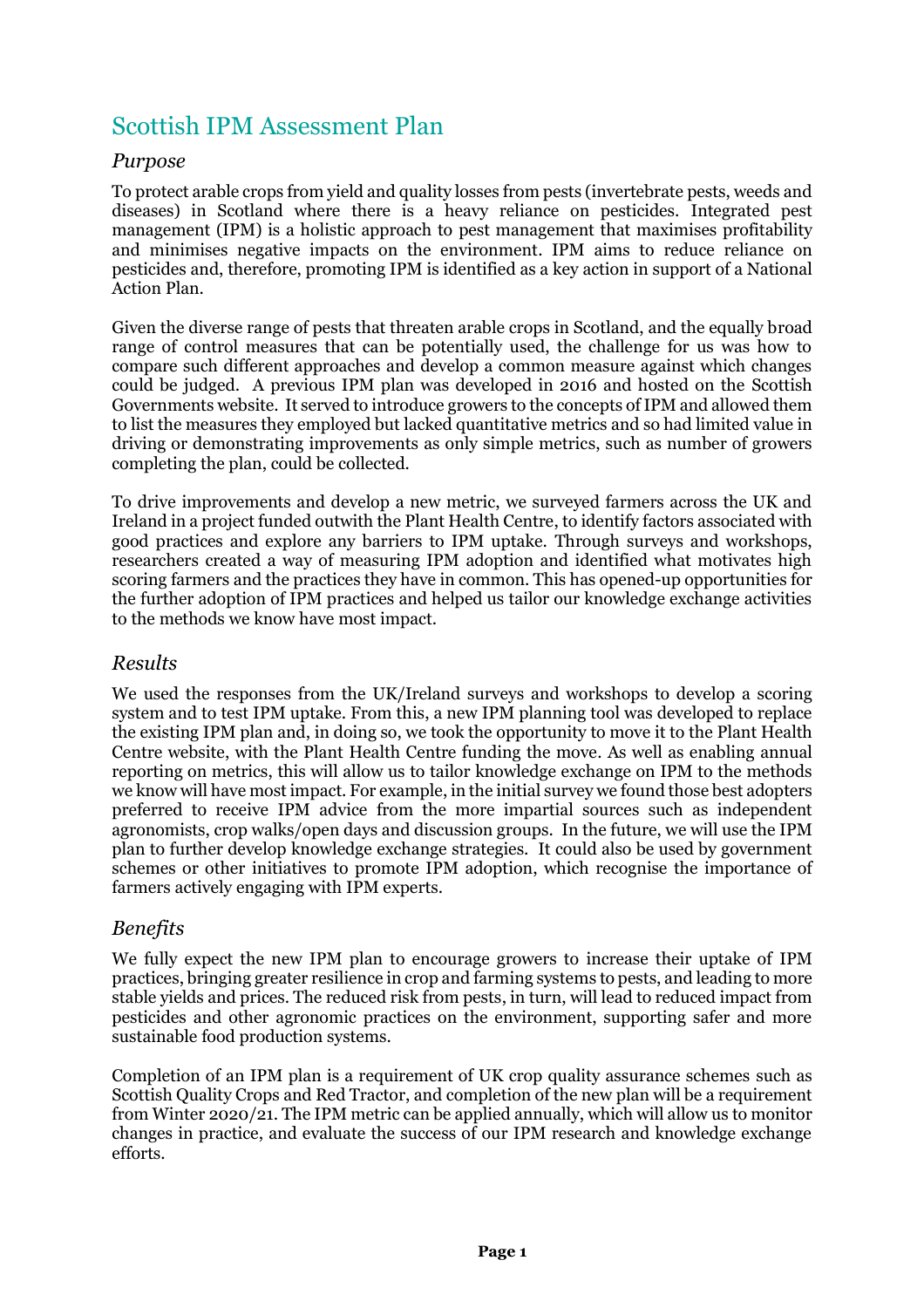As our research shows that a farmer's familiarity with IPM is a necessary precursor to IPM adoption, in future our emphasis should be on delivering current, evidence based IPM advice to growers through robust field trialling and effective communication of key messages. Our knowledge exchange strategies will help to promote the relationships between advisers and farmers but also other stakeholders in the supply chain who influence pest management decisions e.g. processors, retailers and consumers. A fully co-operative approach is needed to support behavioural change in the farmers and greater adoption of IPM practices. Hosting the new plan on the Plant Health Centre's website allows us to track improvements and tailor knowledge exchange in response. It will also help us keep policy colleagues informed on IPM practices in Scotland and the opportunities and barriers to uptake as they present. The data is securely held and will not be used to identify individuals. We anticipate the core questions in the tool will remain, but that it will be adapted annually to capture new developments and practices. The current tool covers arable crops, with grassland tools and potato tools in development.

#### *Project Partners*

Dr Henry Creissen, Prof. Fiona Burnett (SRUC) Dr Steven Kildea (Teagasc, Carlow) Dr Fiona Thorne, Dr Michael Gaffney (Teagasc, Dublin) Philip Jones, Prof. Richard Tranter, Dr Robbie Girling (University of Reading) Dr Stephen Jess (AgriFood and BioSciences Institute, Belfast)

#### *Web link*

The new IPM planning tool for Scotland is available online on Scotland's Plant Health Centre's website: <https://www.planthealthcentre.scot/scottish-ipm-assessment-plan>

#### *Reference publication*

The plan has been based on "Measuring the unmeasurable? A method to quantify adoption of integrated pest management practices in temperate arable farming systems" by Creissen et al., 2019, Pest Management Science, 75, 3144-3152 with funding from Scottish Government Strategic Research programme, Rural Business Research (England), Department of Agriculture, Food and the Marine (Ireland) and Department of Agriculture, Environment and Rural Affairs (Northern Ireland). [\(https://doi.org/10.1002/ps.5428\)](https://doi.org/10.1002/ps.5428). This was led by Henry Creissen and Fiona Burnett of SRUC, Steven Kildea of Teagasc and Philip Jones of University of Reading. Thanks go to all who collaborated.

Video: <https://www.youtube.com/watch?v=UJfOHeBOEig&feature=youtu.be>